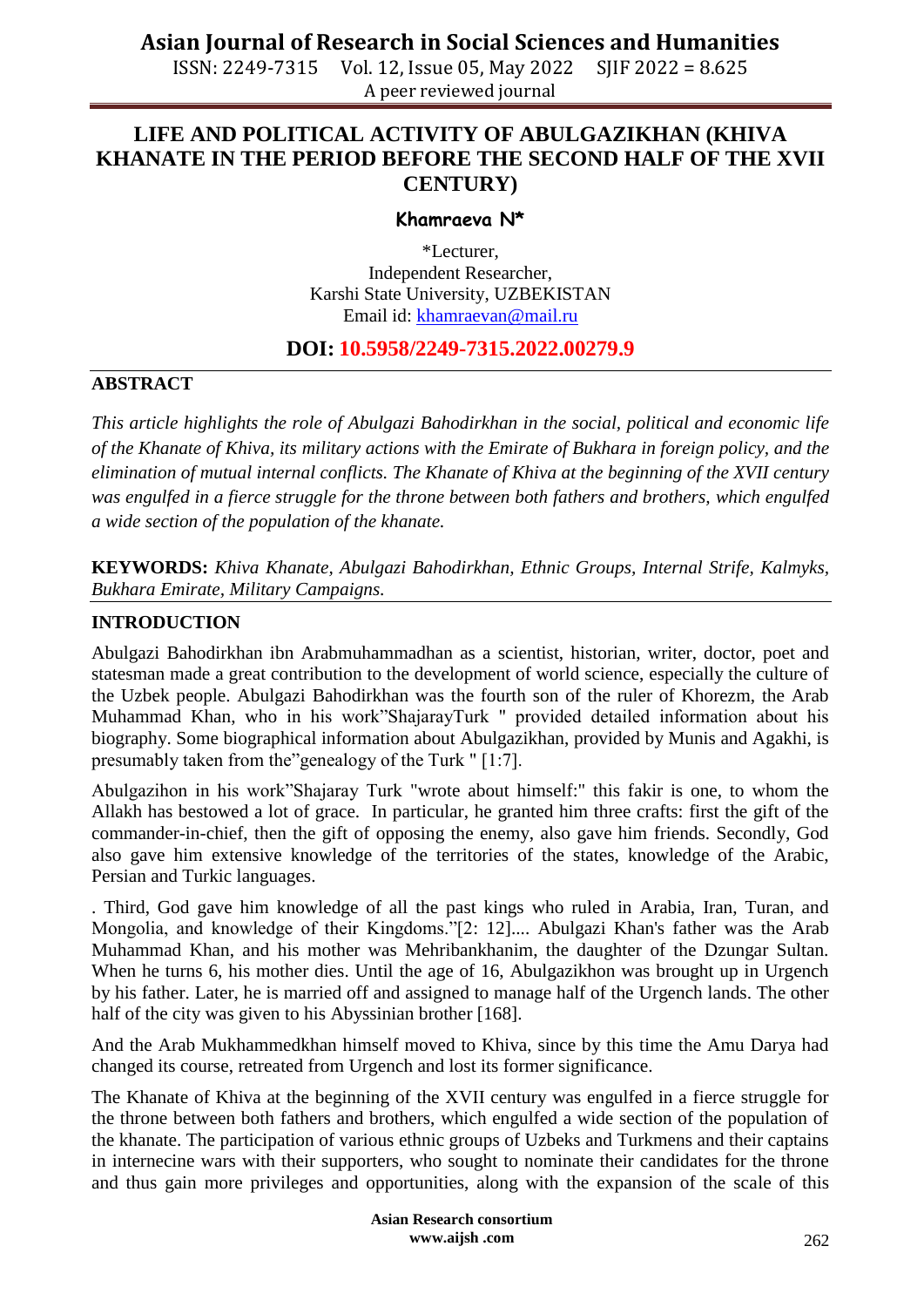# **Asian Journal of Research in Social Sciences and Humanities**

ISSN: 2249-7315 Vol. 12, Issue 05, May 2022 SJIF 2022 = 8.625 A peer reviewed journal

struggle, led to a sharp escalation. As a result, economic life in the country was disrupted, the volume of domestic and foreign trade decreased, and the progress of the productive forces stalled. Internecine wars continued until the ascension of Abulgazi to the throne of Khiva (1645). Both Abulghazi's older brothers and he were directly involved in this struggle.

And the Arab Muhammad Khan tried to maintain peaceful relations with neighboring states as much as possible. Two powerful Uzbek families, supported by the leaders of the Naimans and Uighurs, and who managed to turn a large part of the population to their side in various ways, the sultans Abash and Elbars, enter into an open struggle with their father and brothers.

Inspired by a group of power-hungry Uzbeks " "sarmastirovannye wine of power", Abyssinian and Elbarsi sultans first rebelled against the Arab Muhammad, when the first of them was sixteen, and the second fourteen years. This happened in Khiva in 1616, when the Arab Mukhammedkhan left for Urgench.

Frightened by the fact that a huge force has allegedly gathered under his leadership, the Arab Muhammad Khan is forced to give the city of vizier to them. After that, Abyss and Elbars do not go against their father's will until they are five years old. In the sixth year after this, Elbars leaves the Ministry under the pretext of attacking Obivard and, gathering an army around the Sogcha well, invades Khiva in the absence of the Arab Muhammedkhan [2:162]. At that time, the Arab Mukhammedkhan was in the residence of Rashtobon-Ata. After Elbars has seized the state treasury collected by his father for thirty years and looted the property of the Beks who served the Arab Muhammed Khan, he returns to his residence.

After learning about what Elbars did, the Sultan of Asfand in Khazaria, Abash, Abulghazi, and Sharif Muhammad in Urgench decide to go to their father's aid. However, the elders dissuade them from this idea, suspecting that Elbars may do something wrong because of the difficult situation he is in, that is, kill his father. But the situation changes, Elbars leaves Khiva, and the Khan's life becomes risk-free. Isfandiye and the Arab Muhammad Khan with their troops join the other princes whose names are mentioned above, and go to battle against Elbarsa. Elbars, not wanting to fight, runs away.

Abulghazi advised his father to get rid of Elbarsa and Abyssinia and said " "Order the Abyssinian Sultan and Elbarsa Sultan to be killed... [2: 163]" says. However, the Arab Mohammedhan does not listen to Abulghazi's advice. One of the nawkars of the Sultan of Isfand, who happened to know about this advice of Abulghazi, transmits this message to Habash.

The Arab Muhammad Khan returns to Khiva, and the Sultan of Isfand goes to Hazarasp. The Abyssinian informs Elbars that his father and older brother have set out, and urges him to return to the minister as soon as possible. When Abulghazi learns that his secret has been discovered, he cannot remain among his enemies and goes to his father, who gave himthe province of Kiet.

N. According to the assumption of Palmov [4: No. 63] " " the year spent by Abulgazi among the Kalmyks is determined by the period from December 1640 to December 1641"" The date of his arrival in the " native land"in this case again coincides with 1642, which contradicts Abulghazi's own instructions. Of course, Abulgazi returns not directly to the abandoned and deserted Urgench, but to the 3,000 tent-like Uzbeks gathered back in 1627 on the island, or rather in the Amu Darya delta, to whom he always treated favorably and did not recognize the rule of IsfandierKhan[5:608]. Munis and Agakhi: "... the Aral Uzbeks brought great gifts to the Kalmyk Khan and took Abulgazi with them" [6:90]. After that, Abulgazi enters into an open struggle with the Turkmen nobility and Isfandiya.

In foreign policy, the focus of Abulgazikhan's attention was on the attitude towards the Bukhara Khanate. The differences between the khanates of Bukhara and Khiva arose mainly on the issue of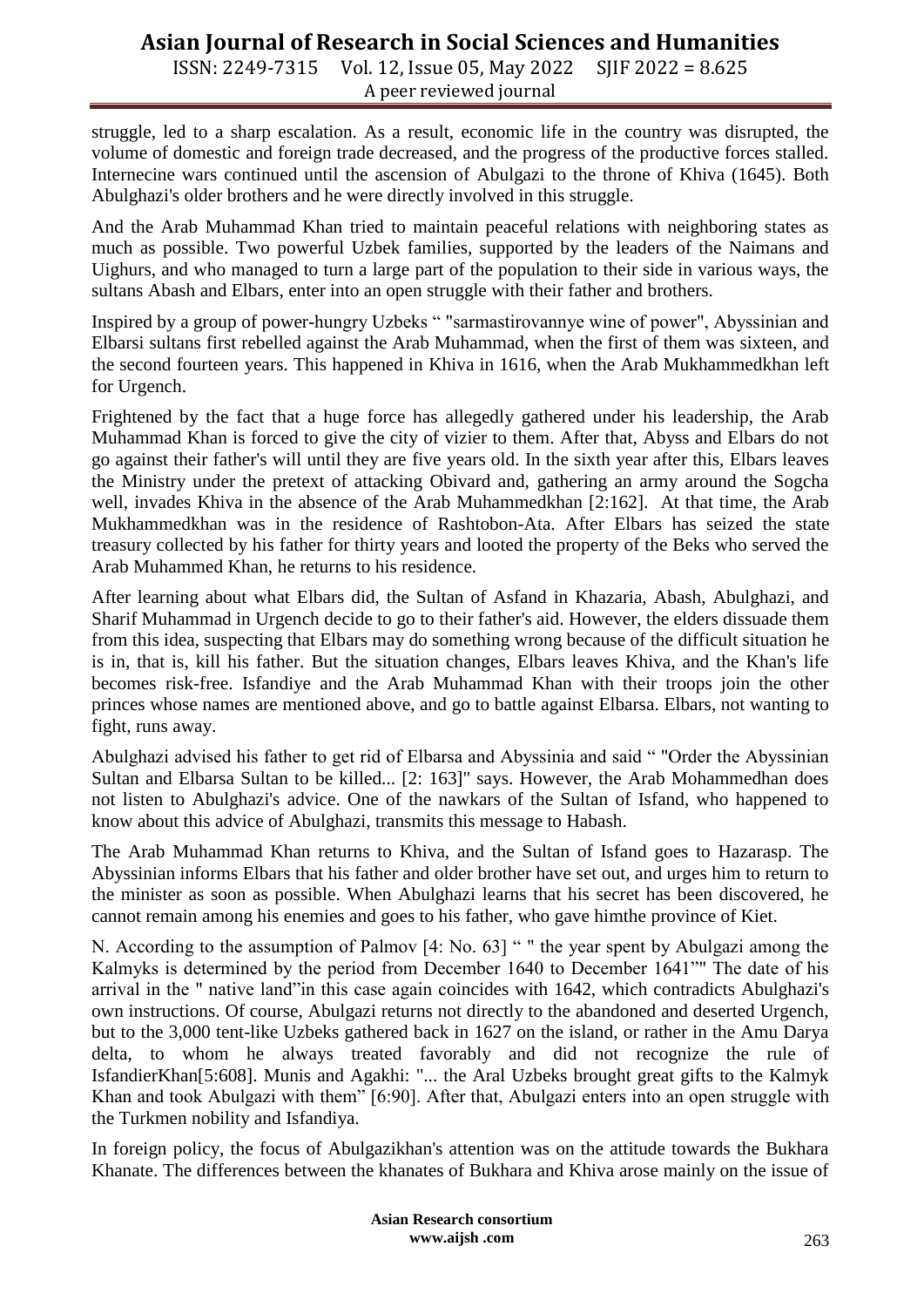# **Asian Journal of Research in Social Sciences and Humanities**

ISSN: 2249-7315 Vol. 12, Issue 05, May 2022 SJIF 2022 = 8.625 A peer reviewed journal

strengthening their influence in Central Asia, in Southern Turkmenistan and Khorasan. They were constantly trying to weaken each other and take military superiority into their own hands.

For the same purpose, Abulgazikhan organized 7 military campaigns against the Bukhara Khanate during his reign. Abulgazihan took advantage of the mutual struggle that took place between the Bukhara Khan Abdulaziz Khan and his brother Subhankuli. With a large army, he marched against Bukhara, invaded its central and north-western regions. The Khiva troops especially mercilessly plundered and destroyed the environs of Bukhara, the cities of Karakul, Chardzhuy, Vardanzi, Karmany, as well as the surrounding villages. Every day they returned to Khiva with countless trophies and captives [2:165-168]. Abulgazikhan's last campaign against Bukhara dates back to 1662. Expanding the southern and south-western borders of the Khiva Khanate, Abulgazikhan did a lot to repel attacks on it from outside.

During this period, two organized campaigns of the Kalmyks against Khorezm from the north were stopped and attacked. The Kalmyks attacked the southern regions of Khorezm and even plundered the regions up to Yangi-Urgench, Kota, Khazarasp, and Dargon-Ota[2:182-184]. After the powerful blow of abulgazihan, the Kalmaks could not recover for a long time. After that, the north-western borders of the khanate were strengthened, and a number of military fortifications were built here.

Among the Khiva khans, Abulgazikhonwas distinguished by extreme enterprise, organization and erudition. He was one of the most widely educated people of his time and was well versed in Turkmen, Persian-Tajik, Arabic, and Mongolian. Abulgazikhan, and then his son Anushakhan, are considered rulers who made a special contribution to the centralization of the khanate, improving governance and developing the country's economy.

From the first day of coming to power, Abulghazi Khan focused on the issue of strengthening the state. He removed the Turkmen nobility from the affairs of state administration. Seizing their property, land, and water, they drove themselves out of the khanate. The Turkmens were forced to move to Khorasan, Southern Turkmenistan, Abulkhan, and Mangyshlak[6: 91]. All the highest positions of the khanate passed into the hands of the Uzbek rulers. As the Khiva historian Munis points out, Abulgazikhan carried out an administrative reform and completely rebuilt the central system of administration of the khanate. He appointed 360 Uzbek nobles to various positions in the khanate. Of these, 32 of the most influential people took their seats in the palace. They became close advisers to the khan. Also, 32 central leadership positions were created in the palace, which will be represented as follows: 2 sheikhulislams, 1 mutawalli, 1 noiba, 4 fathers, 4 monks, 4 Mirabs, 4 Biyas, 1 propeller, 2 Brothers, 2 figures, 4 chigatoi monks, 1 vizier (he was called Mehtar) and 1 more kushbegi. Thus, Abulgazikhan attracted Uzbeks and influential representatives of the Zemstvo population to the affairs of state administration, creating certain stability among them. The strengthening of State power gives Abulgazikhan the opportunity to pursue a broad domestic and foreign policy.

Based on the above, it can be concluded that 60 years of his life, Abulgazihan spent 20 years in exile, and the remaining 20-on the throne of the kingdom. His activities were continued by his son Anushahan. During his lifetime, Abulghazi Khan inherited the throne of Anushakhan (1663-1687) and died six months later. Anushahan was one of the same brave and enterprising kings as his father. During his reign, the position and power of the Khanate of Khiva increased even more.

#### **REFERENCES**

- **1.** Kononov A. N. Rodoslavturkmen. Works of Abul-Ghazi khan Khivinsky-Moscow-Leningrad, 1958. - P. 7.
- **2.** Abulgaziy. Shazharayiturk. P. 12.